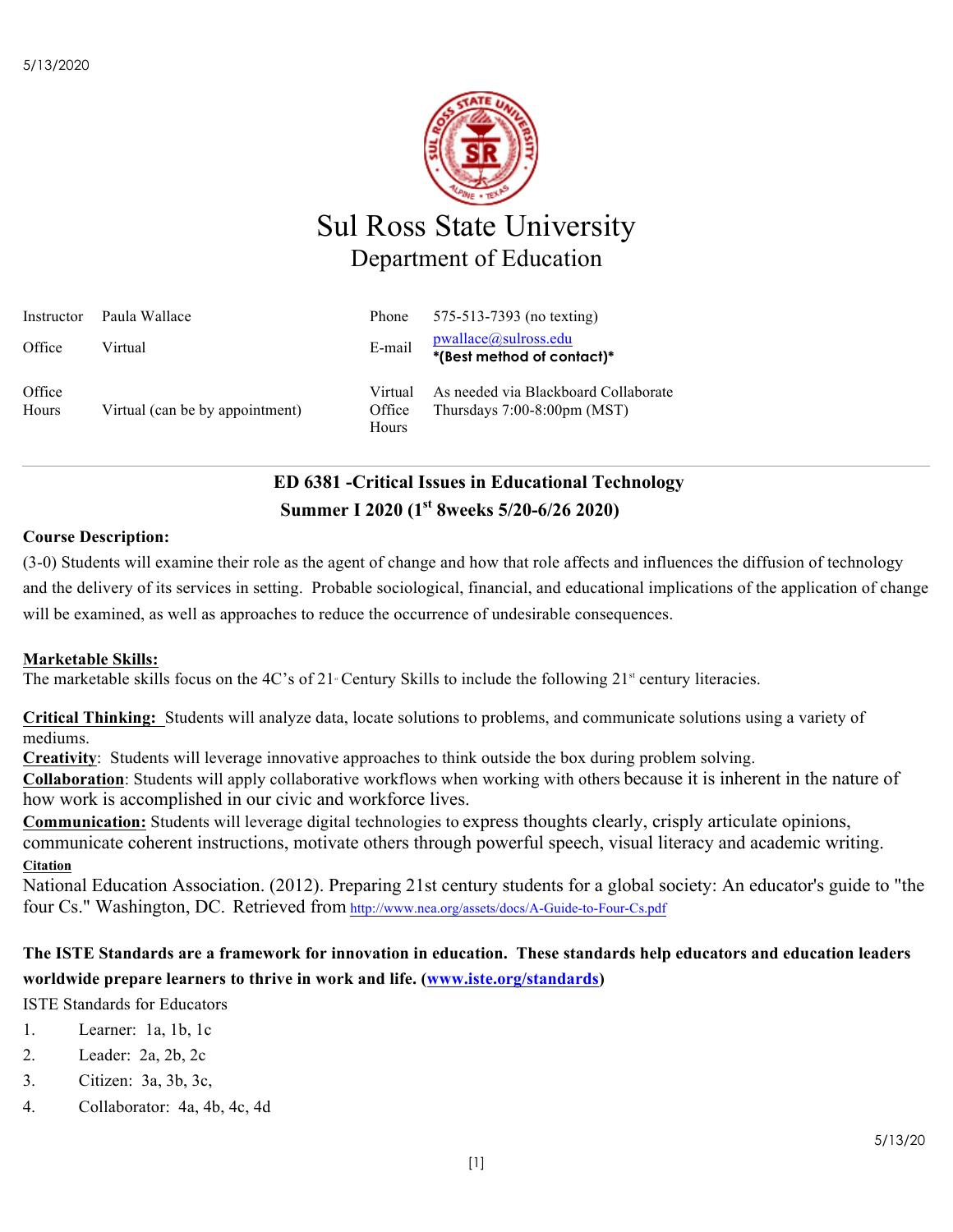#### 5/13/2020

- 5. Designer: 5a, 5b, 5c
- 6. Facilitator: 6b, 6c, 6d
- 7. Analyst: 7a, 7b, 7c

#### ISTE Standards for Coaches

- 1. Change Agent: 1b, 1d, 1e
- 2. Connected Learner: 2b, 2c
- 3. Collaborator: 3b, 3c,
- 4. Learning Designer: 4a, 4b, 4c, 4d
- 5. Professional Learning Facilitator: 5a, 5b, 5c
- 6. Data-Driven Decision-Maker: 6a, 6b, 6c
- 7. Digital Citizen Advocate: 7a, 7b, 7c, 7d

### ISTE Standards for Educational Leaders

- 1. Equity and Citizenship Advocate: 1a, 1b, 1c, 1d
- 3. Empowering Leader: 3a, 3b, 3c, 3d
- 4. Systems Designer:
- 5. Connected Learner: 5a, 5b, 5c, 5d

#### ISTE Standards for Administrators

- 1. Visionary Leadership: 1a, 1b
- 2. Digital Age Learning Culture: 2a, 2b, 2c, 2d, 2e
- 3. Excellence in Professional Practice: 3a, 3b, 3c, 3d
- 4. Systemic Improvement: 4a, 4b, 4d, 4e
- 5. Digital Citizenship: 5a, 5b, 5c, 5d

**Required Textbook:** None-provided by instructor (Open Resources Standards Rubric)

# **Required Readings: Provided in Blackboard Course (see reference page)**

## **Requirements:**

Students will:

- Participate and collaborate in online discussions, assignments, and activities
- Utilize Blackboard on the SRSU website to fulfill course requirements
- Utilize Voicethread links to participate in oral discussions
- Practice professional conduct and ethics and respectful learning exchanges
- Preserve confidentiality of information shared regarding student, family, or school district experiences
- Turn in assignments on or before the due day or be subject to a 5% reduction in grade for each day assignment is late

#### **Course Requirements:**

- Attendance
	- Students should refer to the *Online Absence Policy* posted in Blackboard under the tab Course Information regarding participation in an online course.
- Daily Readings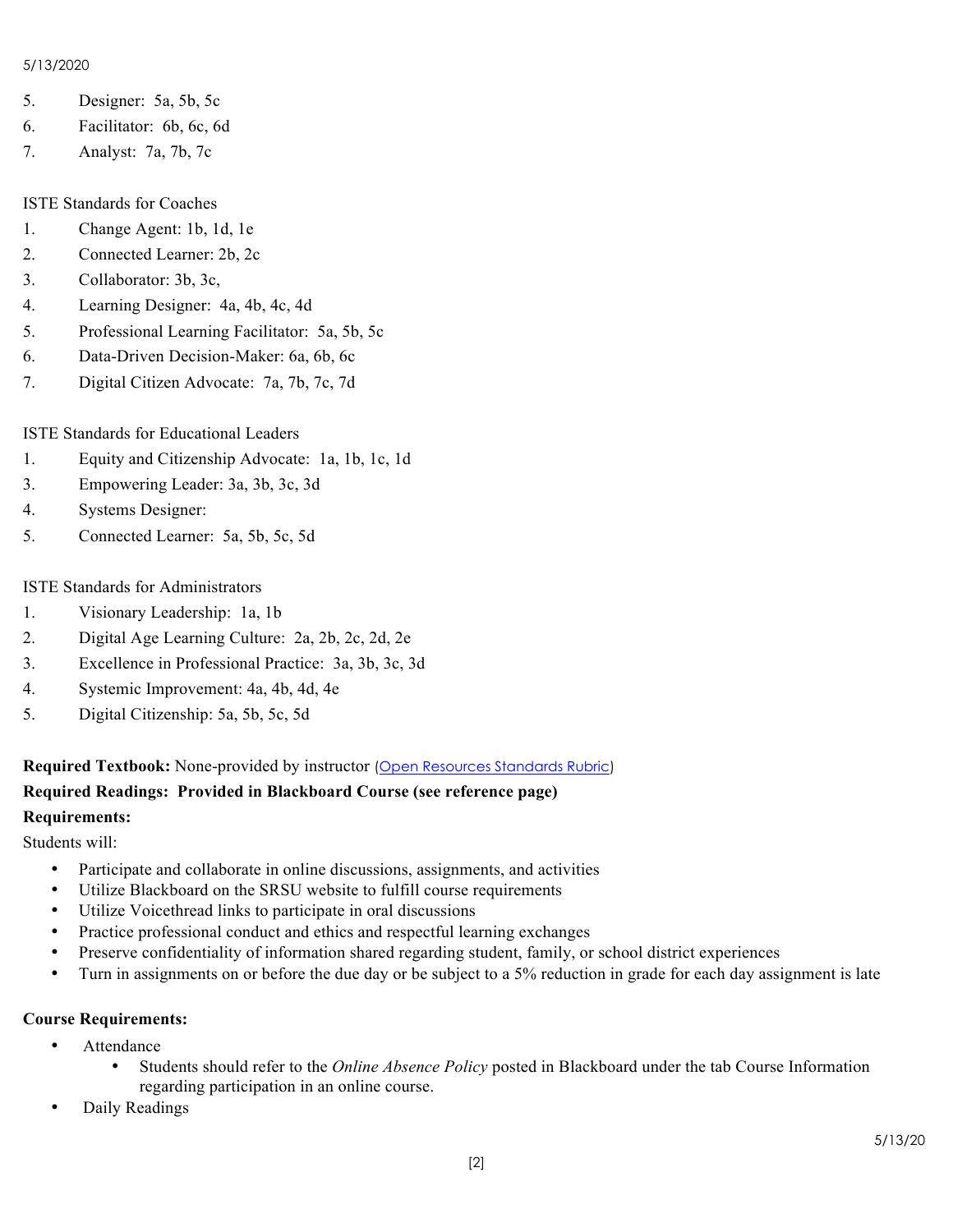• We will be covering an enormous amount of information in a **VERY** short amount of time because this is 40-day accelerated course. A large part of the **graduate student** responsibility in this course will be to devote time to the course information. Please note which and what information will be covered and read ahead to keep up with the rigorous pace of the course.

### **Grading Policy:**

| <b>Assignments</b>                 | <b>Number</b> | <b>Points</b> | <b>Total</b> |
|------------------------------------|---------------|---------------|--------------|
| Unit 0                             |               |               |              |
| Written Introductory Discussion    | 1             | 25            | 50           |
| <b>Blog Site</b>                   | 1             | 50            | 50           |
| <b>Academic Honesty Assignment</b> | 1             | 25            | 25           |
| Syllabus Quiz                      | 1             | 25            | 25           |
| <b>Unit 1-8</b>                    |               |               | 0            |
| <b>Unit Blogs</b>                  | 8             | 50            | 400          |
| <b>Oral Discussions</b>            | 4             | 50            | 200          |
| <b>Final Project Prep</b>          | $\mathcal{P}$ | 100           | 200          |
| <b>Final Project</b>               | 1             | 250           | 250          |
|                                    |               |               | 1200         |

| A=1080-1200     |  |
|-----------------|--|
| B=960-1079      |  |
| $C = 840 - 959$ |  |
| D=720-839       |  |
| < 720=F         |  |

**Course Schedule:** *All assignments are due on the scheduled date no later than 11:59 pm CST.* 

|                   |                                                          |                  | <b>CLOSE</b> |
|-------------------|----------------------------------------------------------|------------------|--------------|
|                   | <b>ASSIGNED WORK</b>                                     | <b>OPEN DATE</b> | <b>DATE</b>  |
| Unit 0            | Course Information & Unit 0 Activities                   | 5/20/20          | 5/24/20      |
| Unit 1            | Critical Theory & Critical Issues                        | 5/20/20          | 5/24/20      |
| Unit 2            | Data Definitions, Systems, & Analytics                   | 5/20/20          | 5/28/20      |
|                   | Oral Discussion #1                                       | 5/20/20          | 5/30/20      |
| Unit 3            | Data Privacy/Security & Predictive Analytics/Modeling    | 5/20/20          | 6/01/20      |
|                   | Project Preparation #1                                   | 5/20/20          | 6/03/20      |
|                   | Bandwidth, Emerging Technologies, & Second Level Digital |                  |              |
| Unit 4            | Divide                                                   | 5/20/20          | 6/05/20      |
|                   | Oral Discussion #2                                       | 5/20/20          | 6/07/20      |
|                   | Instruction Innovation & New Learning Models:            |                  |              |
| Unit 5            | <b>Competency Based Learning</b>                         | 5/20/20          | 6/09/20      |
| Unit <sub>6</sub> | E-Learning Support & Digital Literacy                    | 5/20/20          | 6/13/20      |
|                   | Oral Discussion #3                                       | 5/20/20          | 6/15/20      |
|                   | Project Prep #2                                          | 5/20/20          | 6/17/20      |
| Unit <sub>7</sub> | Professional Development & Digital Accessibility         | 5/20/20          | 6/17/20      |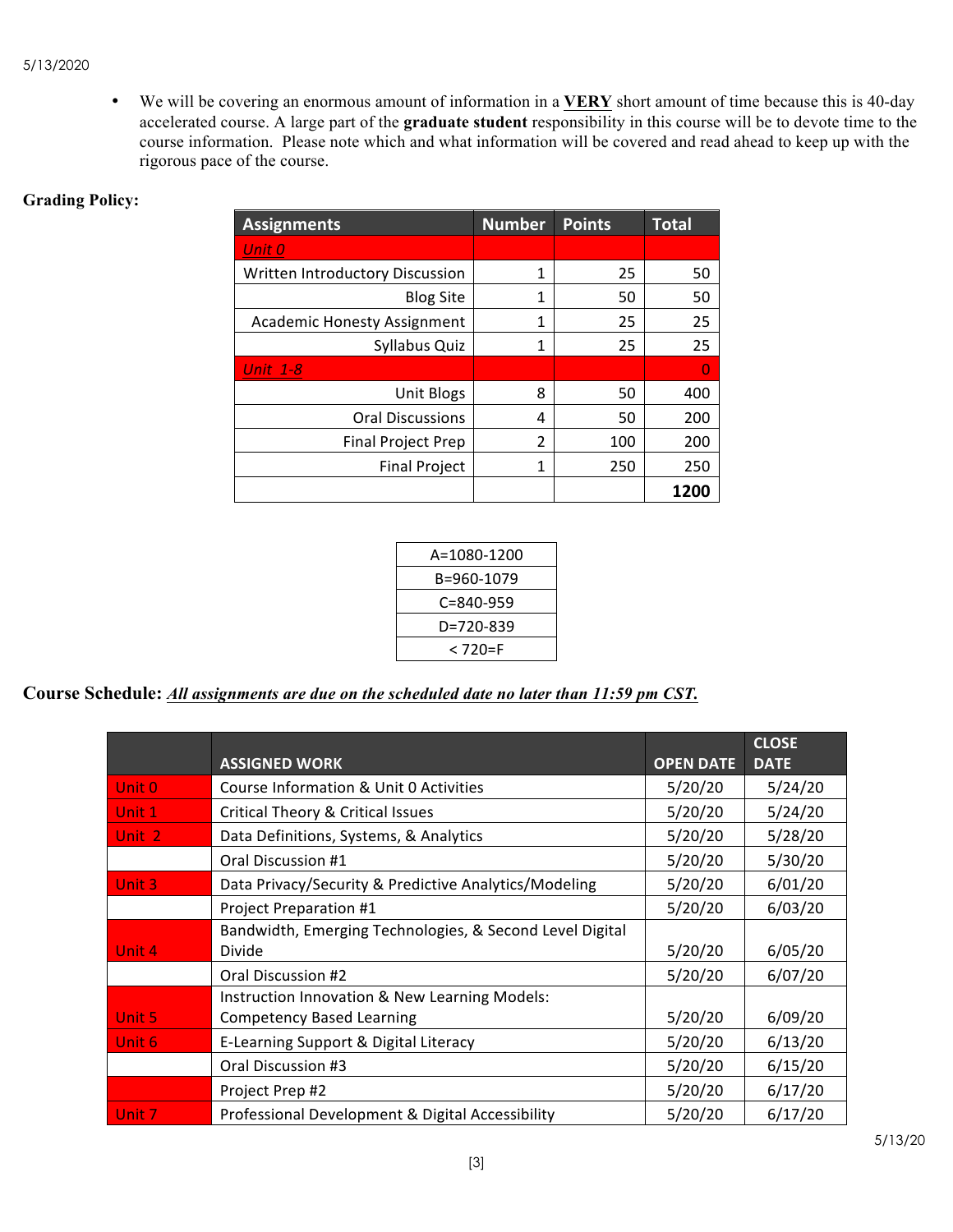| Unit 8          | Education and Technology: Where Now?                    | 5/20/20 | 6/22/20 |
|-----------------|---------------------------------------------------------|---------|---------|
|                 | Oral Discussion #4                                      |         | 6/22/20 |
| <b>Capstone</b> |                                                         |         |         |
| Artifact        | Final Project: 6 Technology Challenges Facing Education |         | 6/26/20 |

### *All assignments are due on the scheduled date no later than 11:59 pm CST.*

**Grading: All assignments are due on the date posted. Late work WILL NOT be accepted! The only exception to this is medical emergencies (doctor excuse required) or family death (your name must be listed in the obituary).** 

### **Program SLO Goals:**

Design authentic, learner-driven activities and environments that recognize and accommodate learner variability and accessibility. Students will be able to identify common barriers and issues surrounding improper implementation of technological tools in the educational setting, workplace, and/or professional environments. Assessments: Digital Portfolio and Case Study

• Effectively model the International Society of Technology Education standards and good digital citizenship to inspire learners to use and integrate technology to create equitable and ongoing access to high-quality learning in an educational setting.

Assessments: Digital Portfolio, Blog, Case Study

• Plan, provide and evaluate the impact of professional learning for professionals and leaders to use technology to advance teaching and learning in an educational setting. Students will use the use both qualitative and quantitative data to inform their own instruction and professional learning.

Assessments: Digital Portfolio, Blog and Case Study

Understand and apply learning theoretical frameworks and instructional methods to instructional design to facilitate engagement, systemic development, and authentic learning experiences.

Assessments: Digital Portfolio and Case Study

### **Class will address the following Student Learning Outcomes (SLOs):**

This course is designed as an introduction to the field of instructional design and technology.

By the end of the course, students will be able to:

- Discuss the role of technology in educational settings
- Demonstrate an ability to question and critic technology adoption and utilization in an educational setting
- Demonstrate an understanding of the social, cultural, economic, and political context(s) technology decisions are made
- Demonstrate an understanding of the social, cultural, economic, and political effects technology adoption or non-adoption has in educational settings
- Discuss an agent's affects and influences on the diffusion of technology and the delivery of its services in an educational setting.

5/13/20 **Attendance Policy:** Students are expected to attend all scheduled on- campus classes. Prompt arrival for class is expected. Students in web-enhanced or web classes are expected to log in several times each week to the Blackboard course site on the Internet site. The instructor will monitor the Blackboard log-ins for attendance points. Students are to make themselves aware of the SRSU policies on Absences and Class Attendance posted in the SRSU Student Handbook. SRSU Class Attendance policy states "The instructors may, at their discretion, drop a student from a course when the student has a total of nine absences." SRSU policy states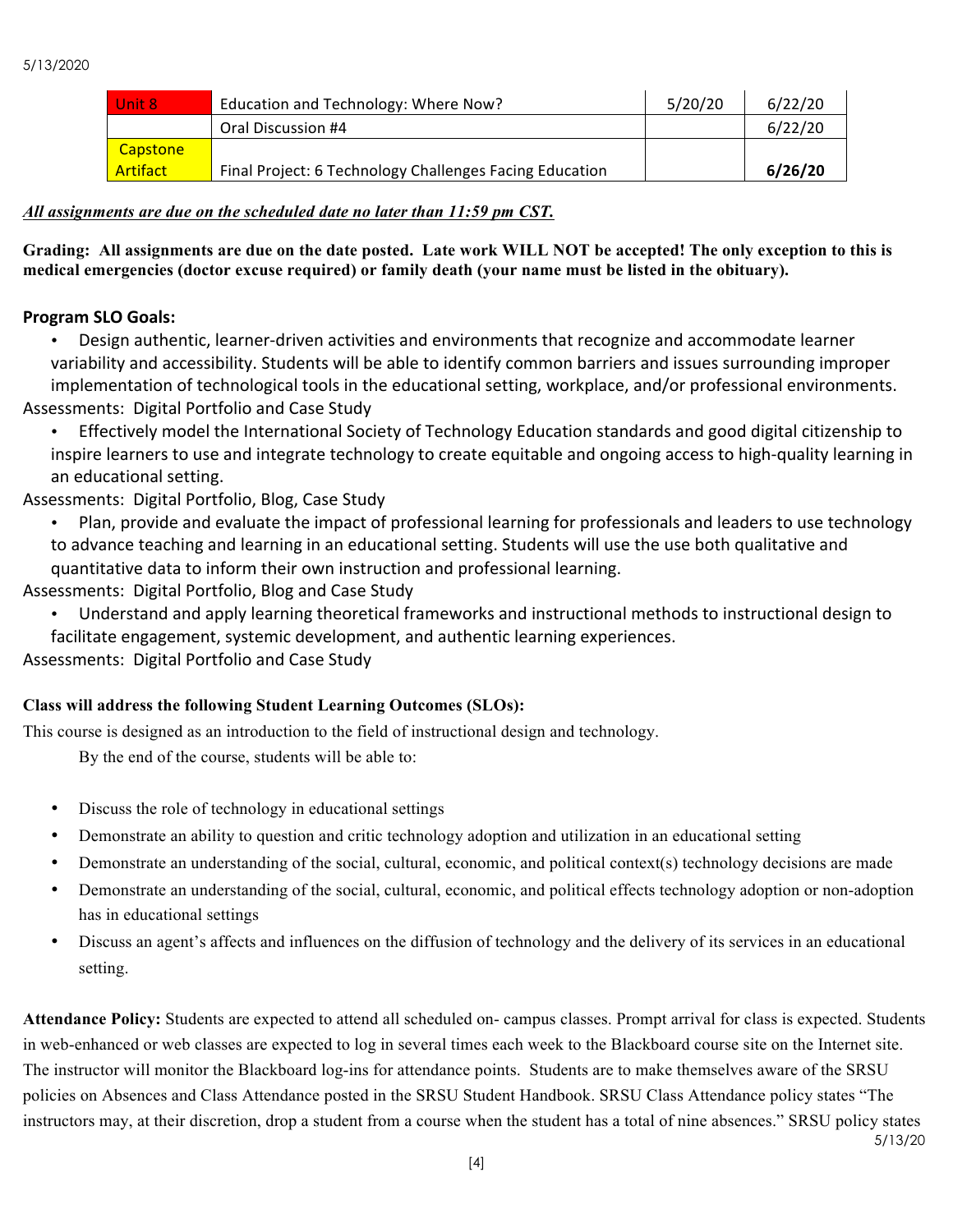#### 5/13/2020

"An absence is defined as non-attendance in fifty minutes of class; for example, non-attendance in a one and one-half hour class will constitute one and one-half absences and non-attendance in a three hour class will constitute three absences." Therefore, nonattendance for Weekend Format classes calculates to: Saturday (7 hrs of class time) = 8.4 absences and Sunday (4 hrs of class time) = 4.8 absences. Make up work is at the discretion of the instructor as it relates to "explained or excused" absences. The Absences/Class Attendance policy includes all absences excused or unexcused. In this course you are expected to attend all classes, to be punctual, and to complete all assignments on time.

#### **Students with Special Needs:**

Sul Ross State University (SRSU) is committed to equal access in compliance with Americans with Disabilities Act of 1973. It is SRSU policy to provide reasonable accommodations to students with documented disabilities. It is the Student's responsibility to initiate a request. Please contact me, Ms. Rebecca Greathouse Wren, M.Ed., LPC-S, Director/Counselor, Accessibility Services Coordinator, Ferguson Hall (Suite 112) at 432.837.8203; mailing address is P.O. Box C-122, Sul Ross State University, Alpine, Texas 79832. Students should then contact the instructor as soon as possible to initiate the recommended accommodations.

**Tobacco Policy:** Tobacco is not permitted on the Sul Ross campus.

**Academic Integrity**: Students in this class are expected to demonstrate scholarly behavior and academic honesty in the use of intellectual property. A scholar is expected to be punctual, prepared, and focused. Examples of academic dishonesty include but are not limited to:

Turning in work as original that was used in whole or part for another course and/or professor; turning in another person's work as one's own; copying from professional works or internet sites without citation.

### **Distance Education Students:**

*Distance Education Statement*: Students enrolled in distance education courses have equal access to the university's academic support services, such as Smarthinking, library resources, such as online databases, and instructional technology support. For more information about accessing these resources, visit the SRSU website. Students should correspond using Sul Ross email accounts and submit online assignments through Blackboard, which requires secure login information to verify students' identities and to protect students' information. *[If the course requires students to take proctored exams or to purchase additional software or equipment, please describe those requirements here.]* The procedures for filing a student complaint are included in the student handbook. Students enrolled in distance education courses at Sul Ross are expected to adhere to all policies pertaining to academic honesty and appropriate student conduct, as described in the student handbook. Students in web-based courses must maintain appropriate equipment and software, according to the needs and requirements of the course, as outlined on the SRSU website.

To get help with Blackboard, follow this link https://www.sulross.edu/bb or contact:

SUL ROSS HELP DESK techassist.sulross.edu 432-837- 8888

**This course syllabus is intended to be a guide and may be amended at any time.**